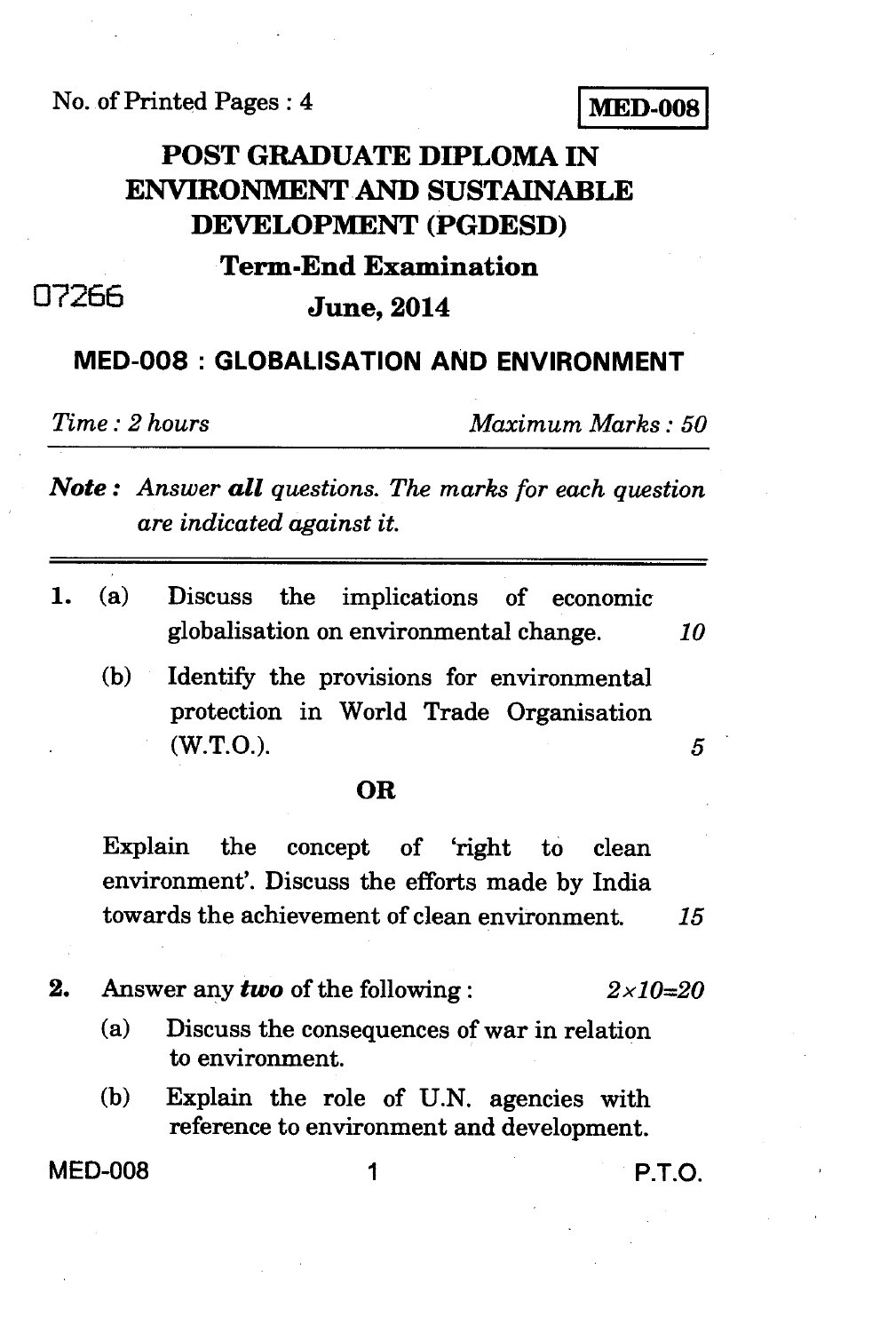- (c) Discuss the role of NGOs in environmental protection.
- (d) Discuss the interface between trade and environment.
- **3.** Write short notes on any *three* of the following :  $3 \times 5=15$ 
	- (a) Earthquakes
	- (b) Disposal of toxic wastes
	- (c) International Monetary Fund (IMF)
	- (d) Enron Power Project (Nepal)
	- (e) Chilka Bachao Andolan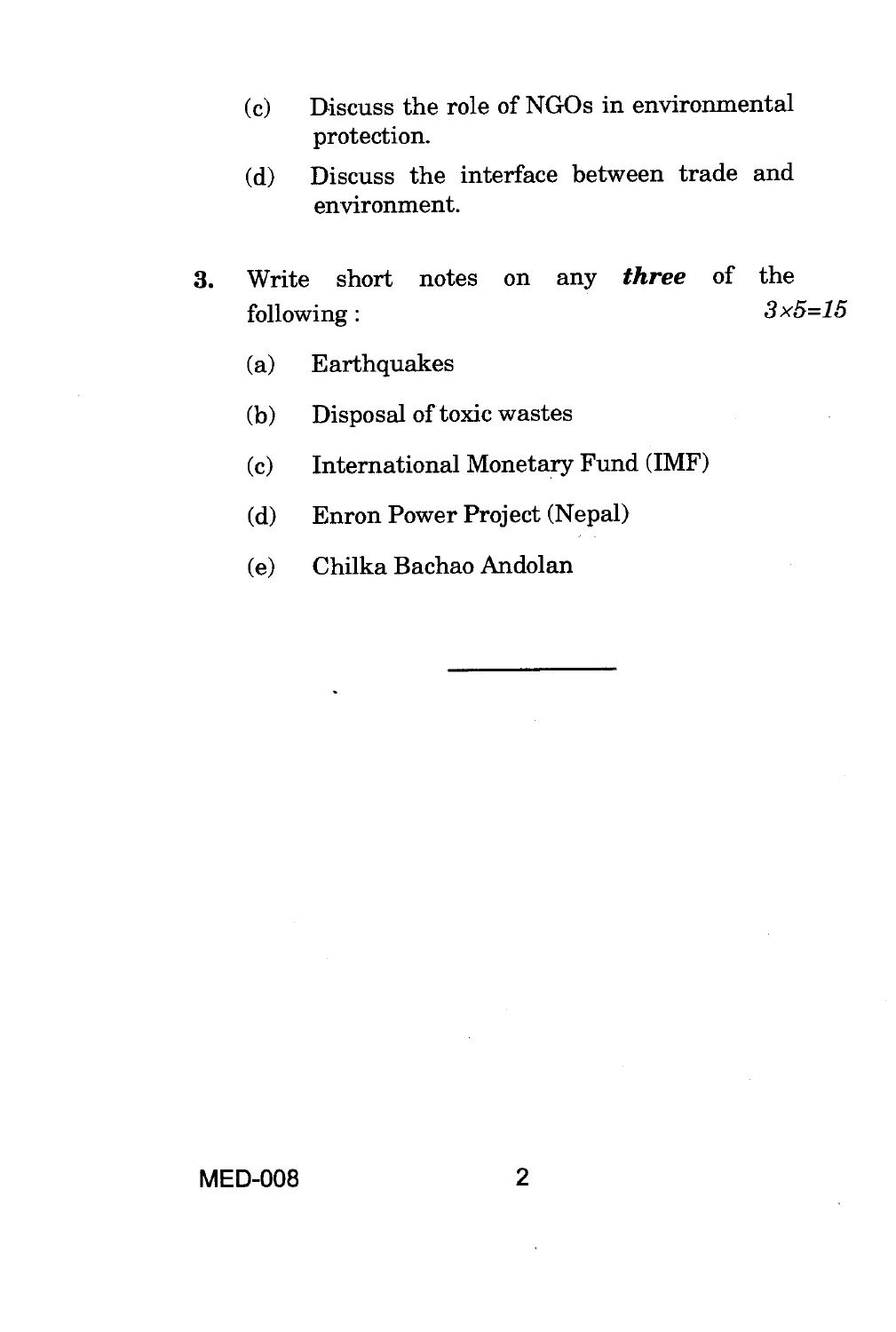## एम.ई.डी.-008

# पर्यावरण और सतत विकास में स्नातकोत्तर डिप्लोमा (पी.जी.डी.ई.एस.डी.) सत्रांत परीक्षा

### जून, 2014

# एम.ई.डी.-008 : भूमंडलीकरण एवं पर्यावरण

समय : 2 घण्टे

अधिकतम अंक : 50

- नोट : सभी प्रश्नों के उत्तर दीजिए । प्रत्येक प्रश्न के अंक उसके सामने दिए गए हैं ।
- (क) पर्यावरणीय परिवर्तन के संदर्भ में आर्थिक भूमंडलीकरण 1. के निहितार्थों की चर्चा कीजिए । 10
	- (ख) विश्व व्यापार संगठन (डब्ल्यू.टी.ओ.) में पर्यावरण संरक्षण के लिए जो प्रावधान हैं, उनकी पहचान कीजिए ।

#### अथवा

'स्वच्छ पर्यावरण के अधिकार' की अवधारणा का स्पष्टीकरण कीजिए । स्वच्छ पर्यावरण प्राप्त करने की ओर भारत ने जो प्रयास किए हैं, उनकी चर्चा कीजिए । 15

- निम्नलिखित में से किन्हीं *दो* के उत्तर दीजिए :  $2 \times 10 = 20$  $2.$ 
	- (क) पर्यावरण के संदर्भ में युद्ध के परिणामों की चर्चा कीजिए ।
	- पर्यावरण और विकास के संदर्भ में यू.एन. अभिकरणों (ख) की भूमिका का स्पष्टीकरण कीजिए ।

#### **MED-008**

P.T.O.

5